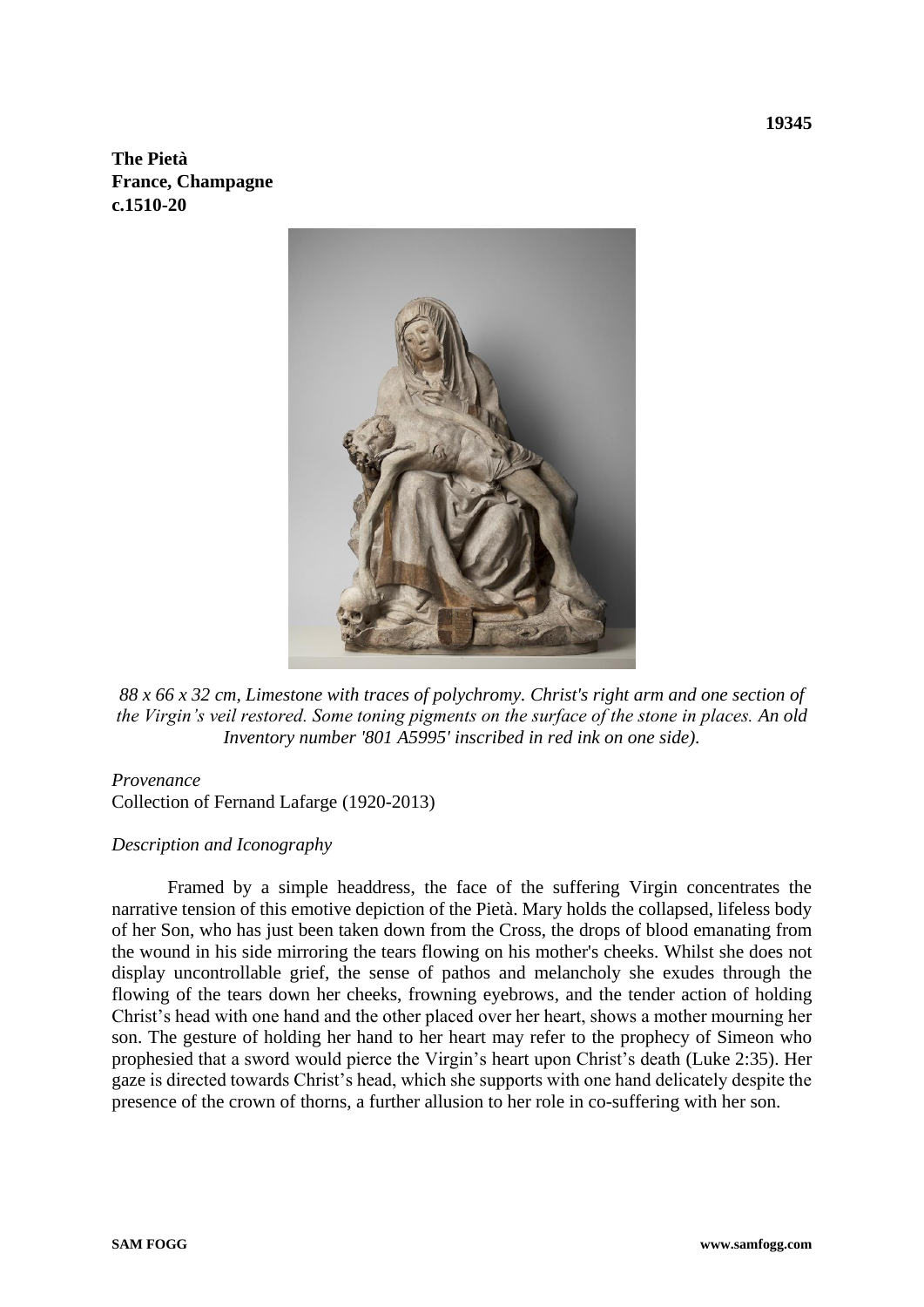Christ's right arm falls vertically from beneath his body, its hand resting on the skull carved directly below the line of his head.<sup>1</sup> He is depicted with his eyes and mouth half open, long flowing hair and beard. The torment afflicted during the Passion is evident - blood flows from a deep wound on his side and there are nail wounds on his hands and feet. Christ's face is turned towards the worshipper, with his numbed body forming an irregular arc surrounding Mary's legs.

Traces of a considered and delicate gilding and polychromy scheme, including the on gold border of the Virgin's mantle, the traces of blonde hair under the Virgin's veil, and Christ's brown locks, suggest that our sculpture may always have been intended to be picked out with subtle high-lit elements. At the base of the sculpture is a fragmentary inscription and coat of arms on the shield, both displaying traces of paint. The great quality of execution is visible in the delicacy of the faces, the hands and the feet. The harmony of the composition, the contrast between Christ's static body and the undulating movements of the Virgin's clothing, the delicacy of anatomical detail and cloth, shown by the traces of highly precise tools, demonstrate an extraordinarily high level of artistic skill and a lavishing of attention upon the commission.

## *Context and Meaning*

The iconography of the Pietà was widespread in late Medieval art, especially in sculpture, and appeared to have developed gradually over several centuries.<sup>2</sup> The Scriptures do not mention the Virgin Mary holding onto Christ's body after the deposition. Despite this, over the course of the fifteenth century and into the early sixteenth, late-medieval theologians asserted the primacy of the Virgin within the Passion narrative, and worship for her grew as part of a new theological movement known as *Devotio Moderna*. The same period also witnessed the emergence of the trend of realism, which included the 'humanisation' of the Virgin and Christ, and a concurrent interest in the naturalistic droop of Christ's lifeless body.

The stylistic and iconographic treatment of the present group can be closely associated with a small number of comparably sculpted Pietà groups carved in the region of Champagne during the early sixteenth century. According to the pioneering research of William H. Forsyth, the workshops of Champagne produced two types of Pietà sculpture, the second being dependant on the iconography of the first.<sup>3</sup> Our example appears to be more closely related to this second group, characterised by their showing Christ's loincloth tied at his side and their arrangement of the Virgin's mantle over her legs. <sup>4</sup> The similarities of the present version with another of almost identical size in the church of Saint-Phal in the Aube subregion of Champagne suggests a closely shared artistic idiom, particularly in the angling and papery fold structure of the Virgin's lower draperies, and the arced composition of Christ's right arm and body (fig. 1). Dated to around 1520 in the surrounding scholarship, the Saint-Phal group offers strong parallels with which to date and locate ours accordingly. Another, also of related form, survives in situ in the church of Saint-Loup, Auxon, a few miles south-east of the Aube (fig. 2).

<sup>&</sup>lt;sup>1</sup> The skull is a direct reminder of the location in which Christ's Crucifixion took place; Golgotha, which translates as 'Place of Skulls' (see Matthew 27:33 and Mark 15:22).

<sup>2</sup> William H. Forsyth, *The Pieta in French Late Gothic Sculpture: Regional Variations*, (New York, Metropolitan Museum of Art, 1995), p.17

<sup>3</sup> Ibid., p.47

<sup>4</sup> Ibid., p.49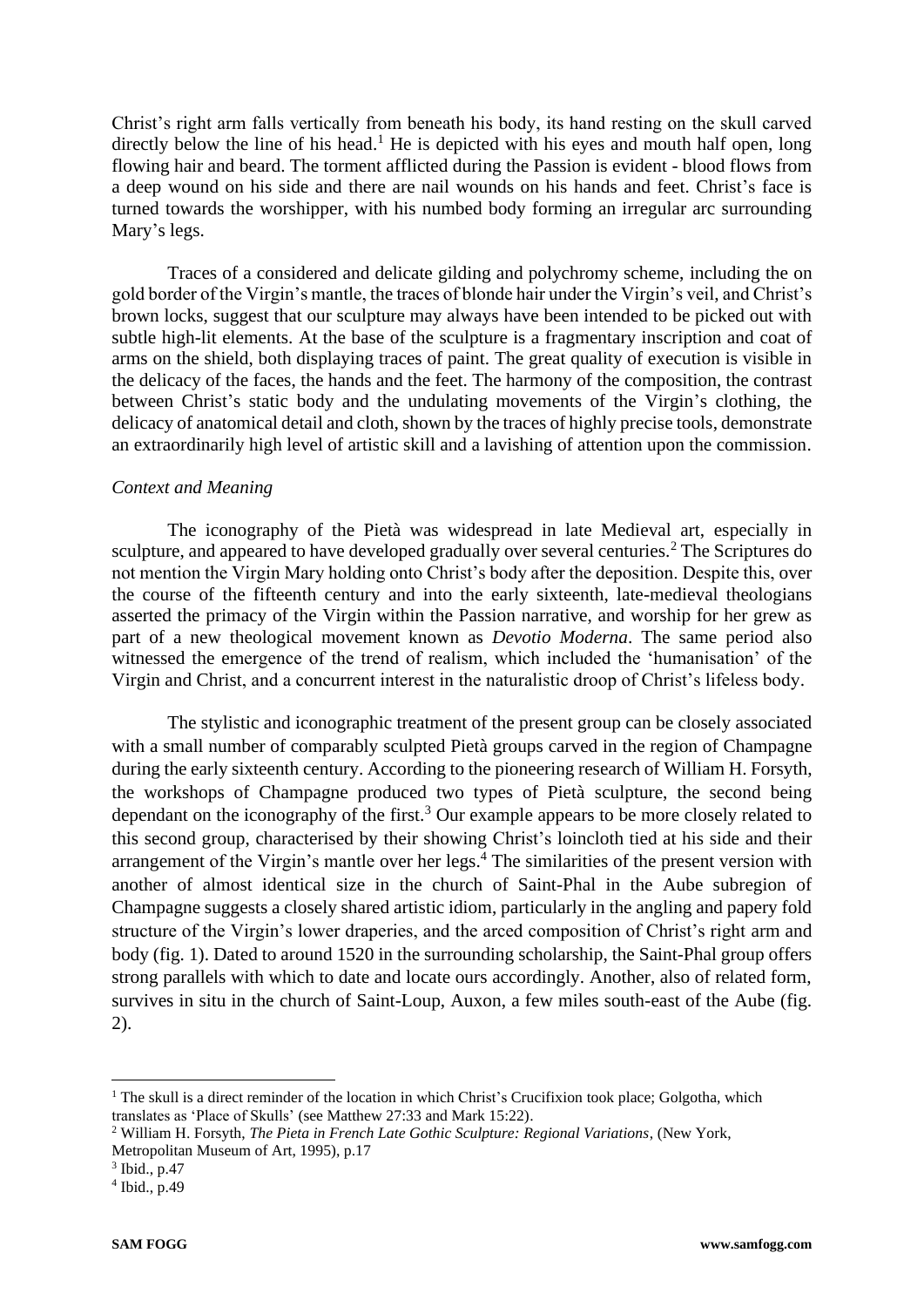Perhaps somewhat apocryphally, Forsyth suggests that the emphasis of the sculpted drapery found within the Pietà sculptures of Champagne can be understood in relation to the champenois cloth industry. He writes that 'the beautiful supple drapery and careful distinction between the various textures and thicknesses of the fabrics reflect the professional interest of the inhabitants of Champagne, who made and sold fine cloth that was famous throughout Europe',<sup>5</sup> and that 'the cloth industry must have been the main support of most people who commissioned sculpture' in towns which were filled with guilds and confraternities.<sup>6</sup>

Many late-medieval Pietà groups made for champenois contexts were placed within shallow niches set into the walls of transepts or aisles in parish churches and family chapels. This mix of private and communal devotion demonstrates that such sculptures could be applied to a variety of functions and contexts. The present example, which includes a coat of arms and inscription at the base, was almost certainly commissioned by a wealthy patron, perhaps for a private chapel, while its unfinished and only roughly hollowed reverse indicates that it was made to be placed hard against a wall or within a niche with a tight viewing angle. The concurrent placement of the key motifs, gestures, and points of contact between the two figures is further evidence of this, and lends the group an intense and dramatic air.

## *Related Literature:*

Tadeusz Dobrzeniecki, 'Medieval Sources of the Pieta,' *Bulletin du musde National de Varsovie* 8.1-2 (1967), pp.5-24

William H. Forsyth, *The Pieta in French Late Gothic Sculpture: Regional Variations*, (New York, Metropolitan Museum of Art, 1995)

Raymond Koechlin and Jean-Jacques Marquet de Vasselot, *La Sculpture a Troves et dans la Champagne meridionale au seizieme siecle* Rpt. (Paris: F. de Nobele, 1966)

<sup>5</sup> Ibid., p.47

<sup>6</sup> Ibid., chap. 2, n. 3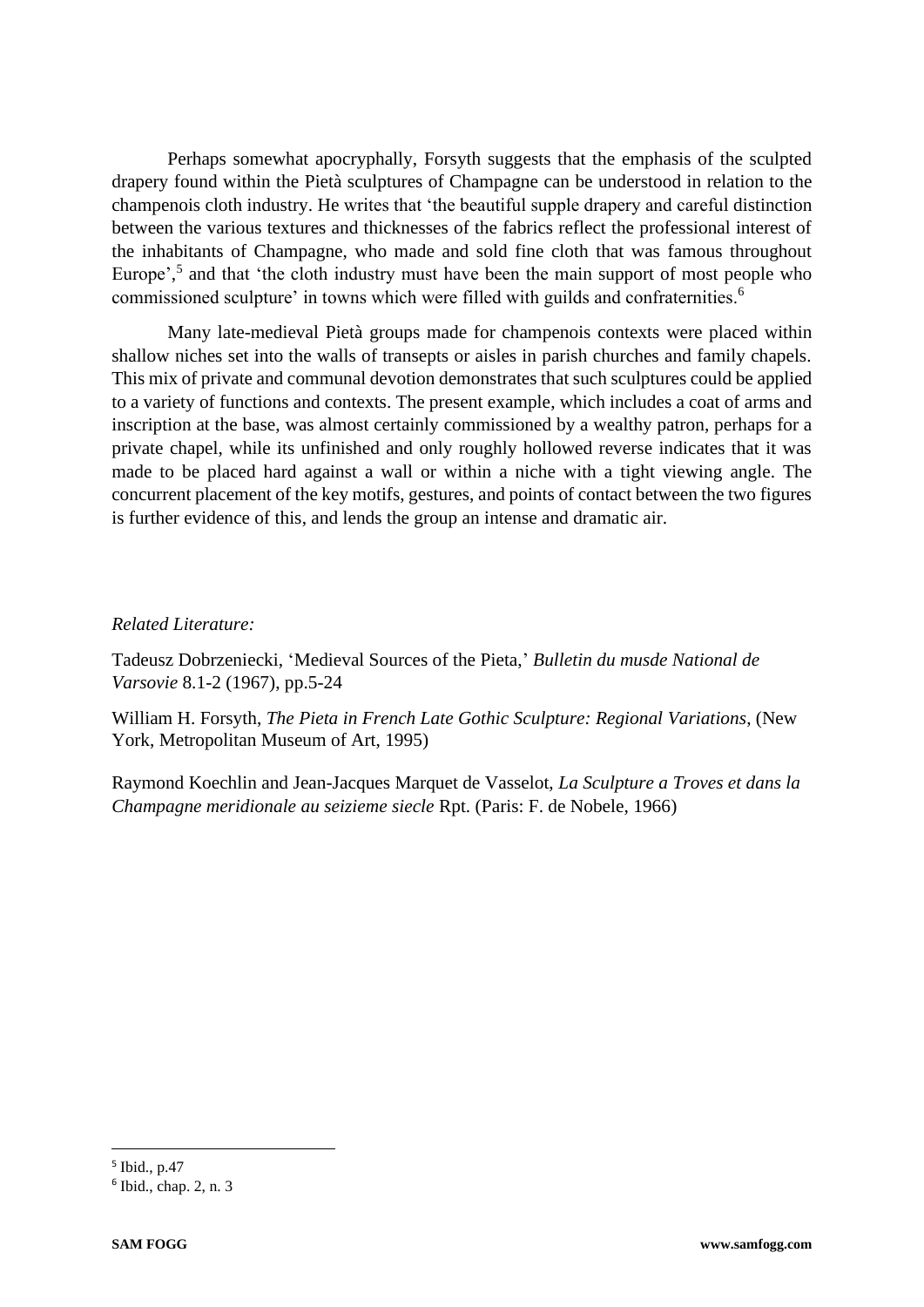

Fig. 1 Pietà c.1520 Limestone with traces of paint; 97cm high Church of Saint-Phal, Saint-Phal, Aube